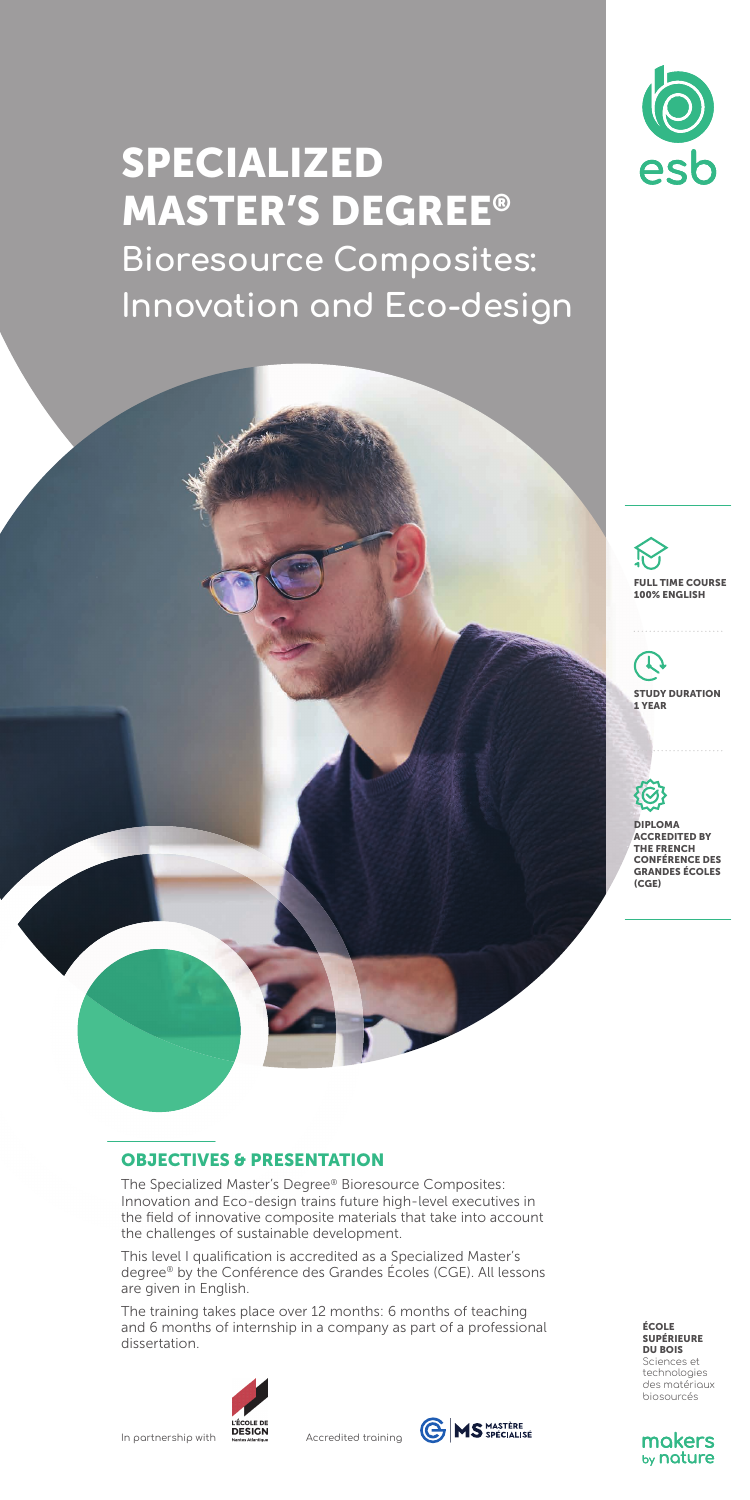In a context of rapid climatic and technological changes, this Specialized Master's degree® trains project leaders capable of managing innovation and eco-design projects for products/processes made from renewable resources.

#### **BACKGROUND**

Many industrial sectors use composite materials that meet a number of technical, economic, ergonomic and aesthetic performance requirements.

Sustainable development issues place bioresource materials as resources of the future for the development of the composites of tomorrow.

These new composites made from renewable plant resources can be developed to fulfil the needs of manufacturers seeking innovative solutions for their own products and to make them sustainable.

# TARGETED SKILLS

This Specialized Master's degree® is based on an interdisciplinary programme supported by an eco-innovation approach. At the end of the training, graduates will be able to:

- Innovate and eco-design materials / products / services from renewable resources.
- Develop and optimize products or process solutions by integrating sustainable development with the opportunities offered by new technologies.
- Lead and manage a project in a collaborative and open manner.
- Manage an interdisciplinary approach and foster the emergence of interdisciplinarity.
- Drive an innovation approach.
- Conduct an eco-design approach using design and creativity tools and methods.
- Take into account regulatory obligations, particularly environmental and societal requirements.
- Understand knowledge (collection, modelling, presenting, expert knowledge) in order to transfer it to his/her activity.
- Provide material solutions to different sectors of activity, understanding their specific needs

## CAREER OPPORTUNITIES

#### Activity Sectors

The sectors that should to take into account and integrate an eco-design approach are numerous and varied: aeronautics, automotive, shipbuilding, construction, transport, packaging, sports and leisure industry, fittings, furniture, luxury, wood industries.

#### Positions held

At the end of the training, graduates will be able to hold management and project management positions:

- Engineer or research and development manager.
- Engineer or innovation manager.
- Engineer or materials manager.
- Process and manufacturing engineer or manager.
- Engineer or eco-design manager.
- Industrial designer.
- Designer or product manager
- Designer or eco-design manager.



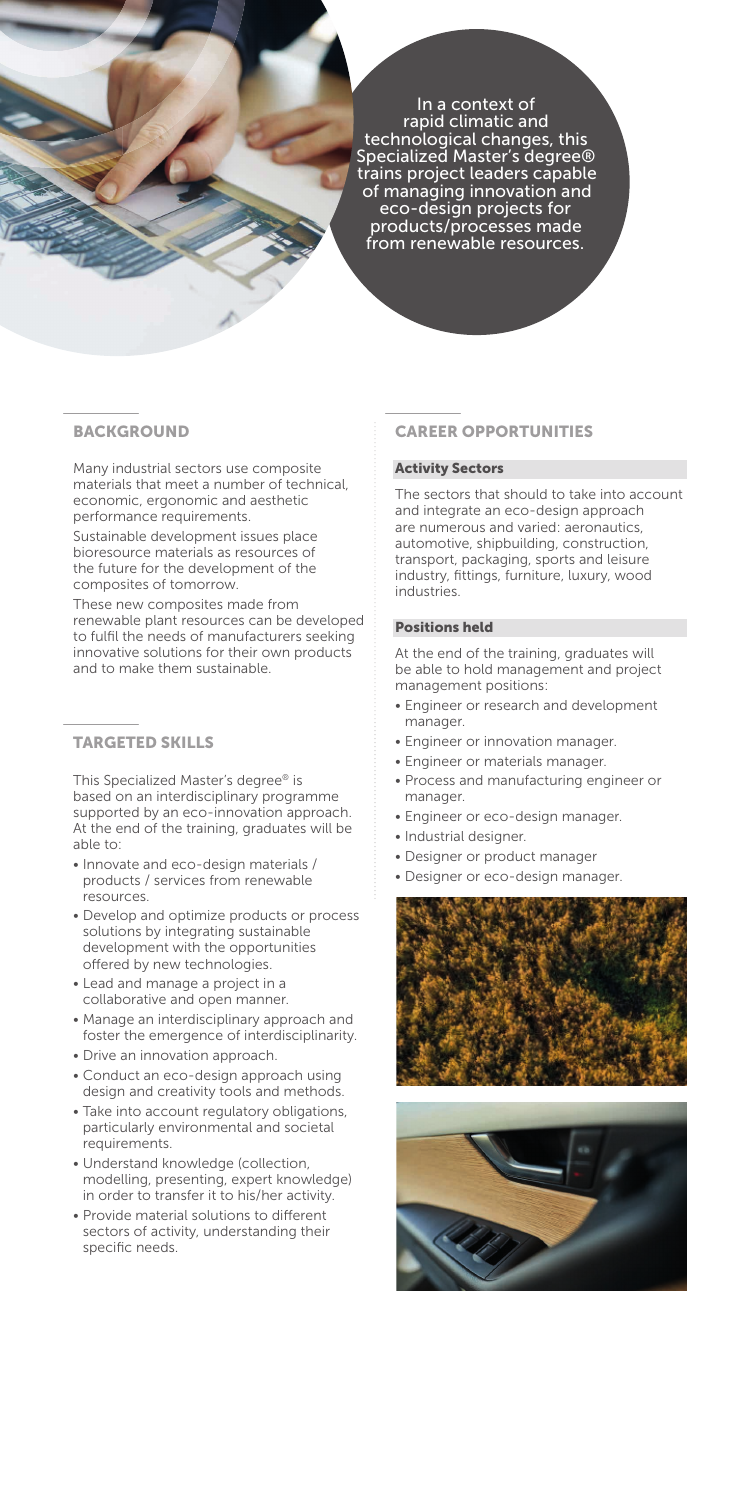## **PROGRAMME**

The course is divided into thematic periods with transversal and theoretical contributions according to the life cycle analysis (LCA) approach.

Bioresource materials, including wood and its derivatives, together with the workshops and laboratories, make it possible to design and build prototypes within the training itself.

The use of group project work promotes learning by doing, interdisciplinary and the emergence of eco-innovation.

The lessons are given entirely in English.

The 12-month course is programed as follows:

- Six months: courses at ESB and the Nantes Atlantique School of Design (Campus de la Chantrerie in Nantes).
- Six months: internship in a company (20 weeks minimum) as part of a professional dissertation.



#### Unit 1 - Sectors & resources (2 ECTS)

- Introduction to the circular economy and eco-design cycle.
- Global vision of bioresources for composites: production and characteristics.
- Presentation of the sectors of interest: transport, packaging, furniture, fitting, construction.
- Company visits.

#### Unit 2 - Bioresource materials and process (4 ECTS)

- Understand the techniques and processes of composite manufacturing.
- Define the role and influence of physico-chemical and mechanical parameters of composites in product applications.
- Understanding the constituent materials of bioresource composites

#### Unit 3 - Innovation, design and professional project (4 ECTS)

- What is an innovation and an innovative approach?
- What is design and related concepts?
- Build an initial vision of your future career path in relation to ecoinnovation.

#### Unit 4 - Transport (8 ECTS)

- Understand the issues related to
- minimising weight in the transport sector.
- Learn different processes for
- transforming composites.
- Transferable skills: collaborative innovation and project management

#### Unit 5 - Packaging (8 ECTS)

- Understand the issues related to the ageing of materials in the packaging sector (and luxury industries).
- Take into account the principles of degradation and recycling.
- Transferable skills: incremental innovation and knowledge engineering.

#### Unit 6 - Preparation for the professional thesis (2 ECTS)

- Define the subject and context of the mission to be carried out for the professional dissertation.
- Establish a network of contacts linked to your future career.

#### Unit 7 - Furniture and fittings (8 ECTS)

- Understand the problems of bioresource composites in furniture and fittings (Sports and leisure).
- Imagine finishing solutions for these products.
- Transferable skills: breakthrough innovation (design thinking, optimization) and design to cost.

#### Unit 8 - Construction and external uses (8 ECTS)

- Discover the composites of the construction industry, in particular composites based on wood or natural fibres.
- Imagine the place, nature, possible developments and applications for bioressource composites.
- Transferable skills: disruptive innovation (C-K theory) and societal transition.

# Unit 9 - Business innovation (1 ECTS)

- Finalize the specifications of the mission and objectives that meet the expectations of the course and the partner company.
- Integrate innovation and eco-design objectives into your company's project based on bioresource composites.

#### Unit 10 - Professional thesis (30 ECTS)

The professional thesis is intended to validate the learner's knowledge in the field of eco-innovative project management, whether industrial or academic.

After understanding the subject and the environment, the learner will have to collect and analyse the information necessary to fulfil the project.

The learner will then develop and validate the proposed solutions in all their aspects: materials, technical, environmental and economic. The learner will quantify and plan the

implementation of his proposals.